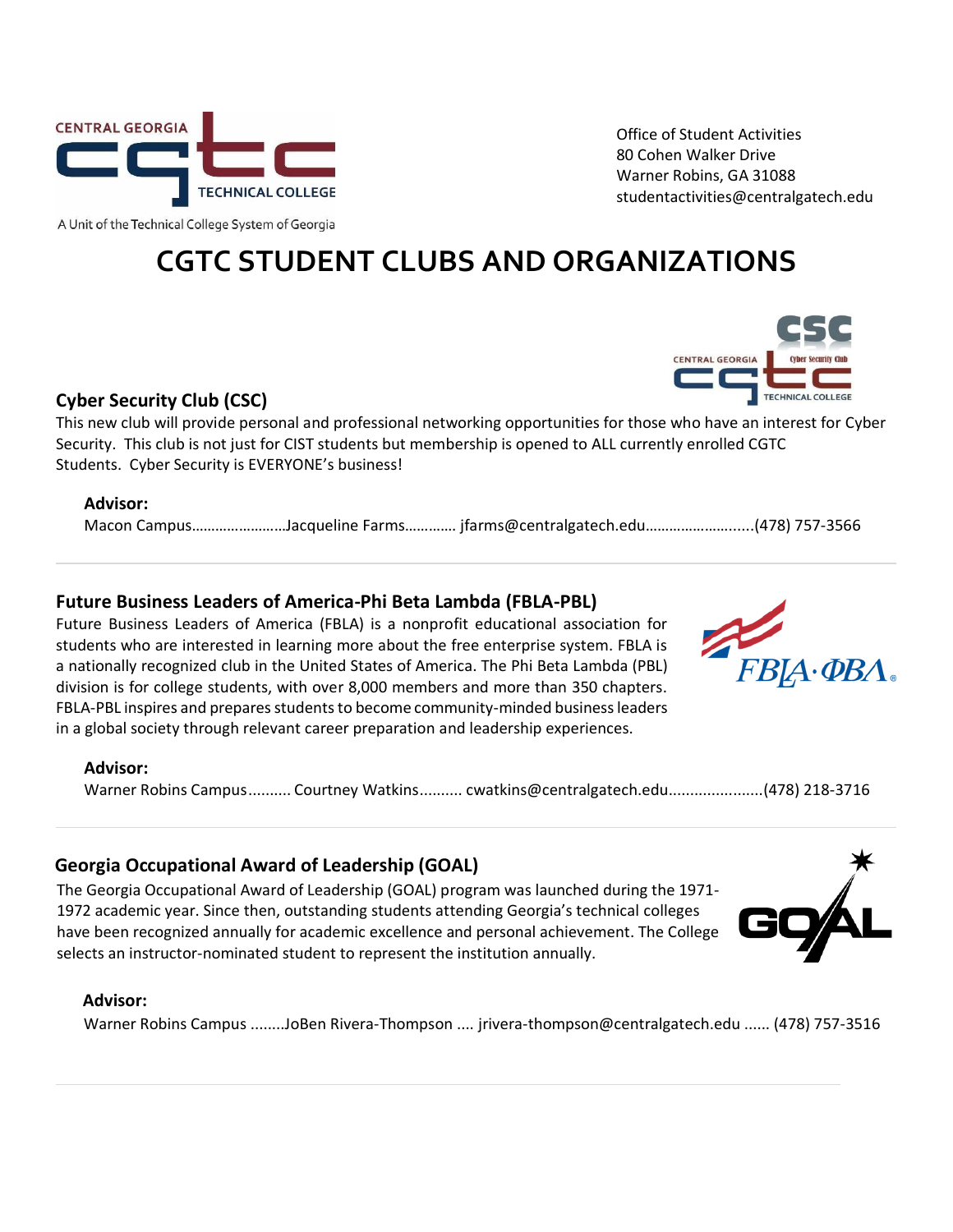# **Glee Club**

The mission of the CGTC Glee Club Organization is to provide students with a medium of musical expression in a creative learning environment, which encourages appropriate musical fundamentals, provides opportunities for individual and shared performances, and to represent the college throughout the community, region, nation, and world. We cultivate teamwork, leadership, creativity, and friendships that will support our members for the rest of their lives no matter what career path they choose.

## **Advisors:**

|  | Macon Campus  Betty Finney  bfinney@centralgatech.edu  (478) 757-3559  |  |
|--|------------------------------------------------------------------------|--|
|  | Macon Campus  William Smith  wsmith@centralgatech.edu   (478) 757-5296 |  |

# **Health Occupations Students of America (HOSA)**

Serve as hosts and hostesses for special groups and activities on all CGTC campuses. Participate in CGTC Graduation ceremony, Honor's Days, take an active role in Senior Day, the Foundation Golf Tournament, Career Fairs, and other activities which promote Central Georgia Technical College. Assist with other clubs, activities and organizations on campus.

#### **Advisors:**

|  | Macon Campus Betty Finney bfinney@centralgatech.edu (478) 757-3559        |  |
|--|---------------------------------------------------------------------------|--|
|  | Warner Robins Campus Mary Walkermawalker@centralgatech.edu (478) 218-3765 |  |
|  |                                                                           |  |

## **National Technical Honor Society (NTHS)**

The National Technical Honor Society currently serves approximately 100,000 active members and nearly a million members since its inception in 1984. Has awarded over \$2 million in scholarships to NTHS honors the achievements of students, provides scholarships to encourage the pursuit of higher education, and cultivates excellence in today's highly competitive, skilled workforce. For over 30 years, NTHS has been the acknowledged leader in the recognition of outstanding student achievement in career and technical education. NTHS helps schools recognize students for their achievement

in career and technical education. Members receive a membership certificate in a professional presentation portfolio. In addition, members receive an official NTHS diploma seal, graduation tassel, lapel pin, and window decal to show their affiliation with NTHS.

#### **Advisor:**

Warner Robins Campus.......... Morris Clarington ..........mclarington@centralgatech.edu.........(478) 218-3337





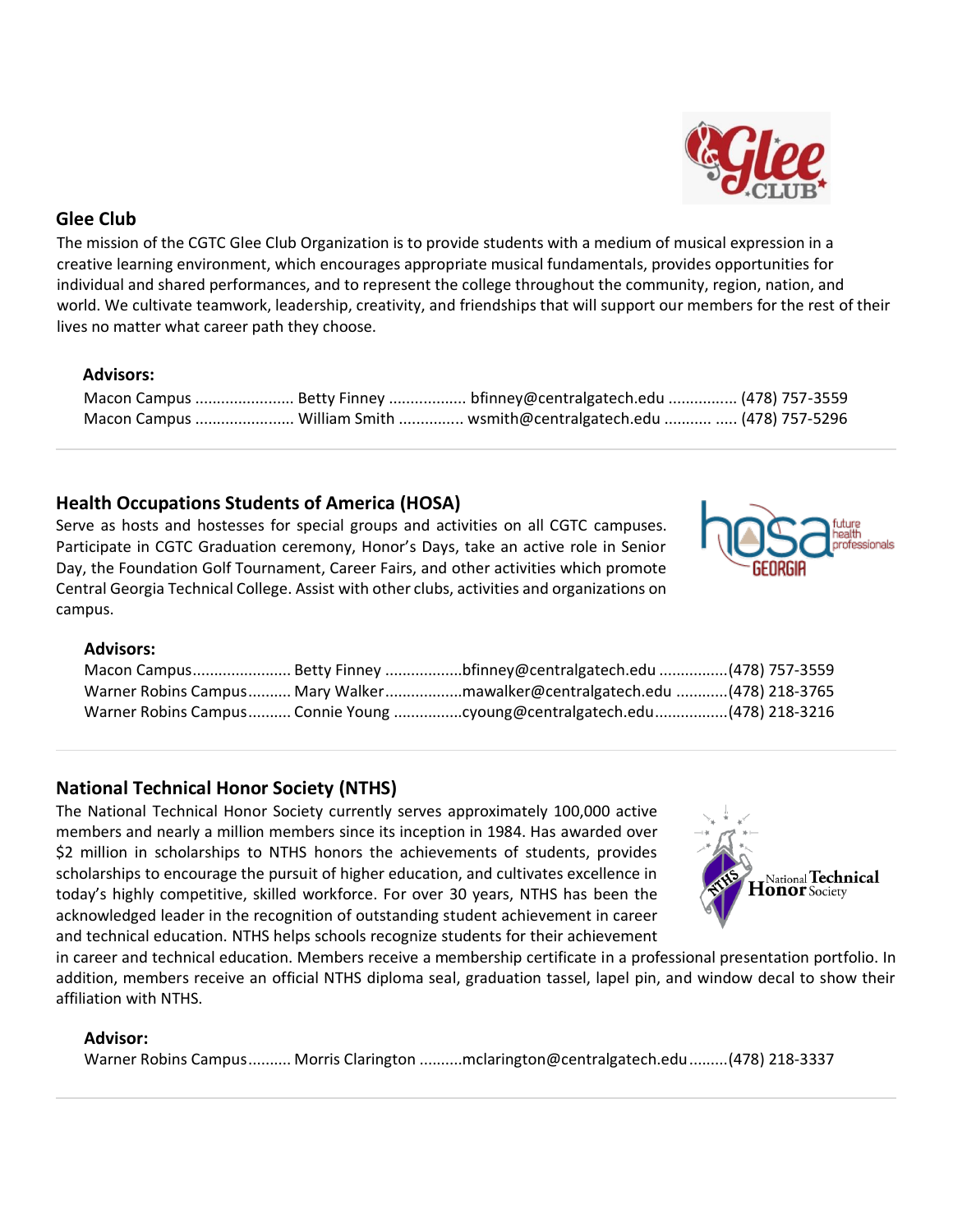# **Raising Expectations of Achievement (REACH)**

The initial purpose of REACH, **R**aising **E**xpectations of Student **Ach**ievement, was to improve the college completion rate for male students of color that are enrolled at the college. A mentor component was instituted to the organization where faculty/staff mentors are assigned a particular group of male students. They continue to build the mentor-mentee relationship both during the bi-weekly sessions as well as outside of this designated group time. The program is active at all three main campus locations: Macon, Milledgeville, and Warner Robins. There are bi-weekly Student Sessions held at all campuses, led by the Lead Mentors.

#### **Mentors:**

|  | Macon CampusRolandria Tolbertrdtolbert@centralgatech.edu(478) 757-3404     |  |
|--|----------------------------------------------------------------------------|--|
|  | Macon Campus Valarie Edwardsvedwards@centralgatech.edu(478) 757-3496       |  |
|  | Milledgeville Campus  Jessica Coats jcoats@centralgatech.edu(478) 445-2322 |  |

# **Skills USA**

A nationwide network of students and instructors in a common bond with industry. SkillsUSA is a partnership working together to ensure America has a skilled workforce. SkillsUSA helps each student excel. SkillsUSA activities develop positive attitudes, build self-esteem and empower students to excel. Students are given a head start in developing valuable professional skills such as communications, interpersonal abilities, time management, teamwork and more. Because SkillsUSA works hand-in-hand with

business and industry, students get the skills employers want. Was established in 1965. Benefits of the organization include scholarships and award opportunities and access to career resources and industry contacts. Dues are required to join.

#### **Advisors:**

|  | Macon/Milledgeville Campus Brione Burrows bburrows@centralgatech.edu (478) 757-6636        |  |
|--|--------------------------------------------------------------------------------------------|--|
|  | Warner Robins Campus Andrew Hall adhall@centralgatech.edu(478) 218-3239                    |  |
|  | Houston County Career AcademyCheronie Bluntcblunt@centralgatech.edu (478) 322-3280 x 50230 |  |

## **Student Ambassadors**

Serve as hosts and hostesses for special groups and activities on all CGTC campuses. Participate in CGTC Graduation ceremony, Honor's Days, take an active role in Senior Day, the Foundation Golf Tournament, Career Fairs, and other activities which promote Central Georgia Technical College. This organization assist with other clubs, activities and organizations on each camp and/or centers.

#### **Advisors:**

|  | Macon Campus Cynthia Smith csmith@centralgatech.edu(478) 757-2562         |  |
|--|---------------------------------------------------------------------------|--|
|  | Macon Campus Della Rutledge drutledge@centralgatech.edu(478) 445-2354     |  |
|  | Warner Robins Campus Brenda Cliettbcliett@centralgatech.edu(478) 218-3326 |  |





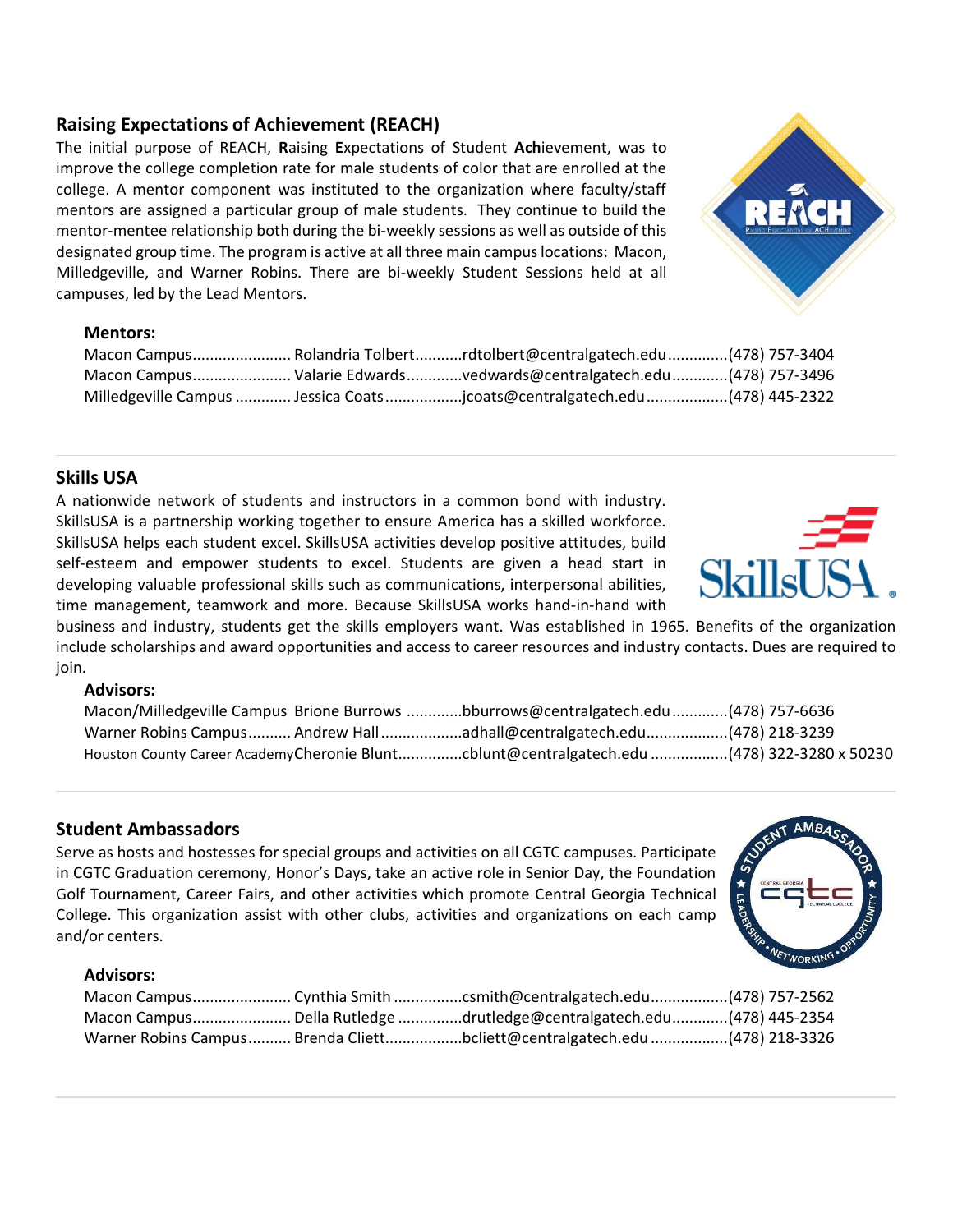# **Student Government Association (SGA)**

The Student Government Association (SGA) includes students from all programs of study with officers selected by the student body. The purpose of the organization is to promote better relations between the students, faculty and administration. To improve moral and provide a forum. Provide orderly direction of campus life activities, develop attitudes of, and practices in good citizenship. To positively promote the general welfare of the college and provide an intellectual, social and cultural environment that maximizes potential and enhances student success.

## **Advisors:**

|  | Macon Campus Regina Eldersrelders@centralgatech.edu(478) 757-3423          |  |
|--|----------------------------------------------------------------------------|--|
|  | Macon CampusValarie Edwardsvedwards@centralgatech.edu(478) 757-3496        |  |
|  | Milledgeville Campus  Jessica Coats jcoats@centralgatech.edu(478) 445-2322 |  |
|  | Macon CampusCambri Steadman csteadman@centralgatech.edu(478) 218-3349      |  |

# **Student Veterans Association (SVA)**

The CGTC chapter of Student Veterans of America (SVA) is designed to assist military veterans and their families in achieving their educational goals, guide military veterans and their family's transition from military service, promote and make accessible all benefits and entitlements afforded to military veterans and their families, ensure for the need and overall wellness of student veterans, promote and represent the interests of students with a prior or current military affiliation, develop and foster a social network for student military veterans, provide outreach services to student military veterans and their families, work with other military

veteran organizations to enhance benefits and services provided to veterans and their families, and participate in community outreach projects. The SVA is open to any CGTC student enrolled in at least one credit hour at Central Georgia Technical College who is a military veteran, reservist, National Guard, active duty service member and family members that support those serving or have served in the U.S. Armed Forces.

## **Advisor:**

Georgia VECTR Center............ TBA ................................info@gavectr.org .................................(478) 218-3900

# **Titans Club Cheer Spirit Squad**

Club Cheer is the spirit of CGTC! Members will cheer for the Titans and represent the college at community events. Positive attitude and CGTC pride are a must! As a student-led, club cheerleading team, members will perform exciting cheers and dance routines featuring skilled jumps and low to medium level stunts. Share your excitement for CGTC with Club Cheer and have fun doing it!

#### **Advisors:**

|  | Macon Campus Valarie Edwardsclubcheer@centralgatech.edu(478) 757-3496 |  |
|--|-----------------------------------------------------------------------|--|
|  | Warner RobinsAmyre Makupsonclubcheer@centralgatech.edu (478) 757-4367 |  |